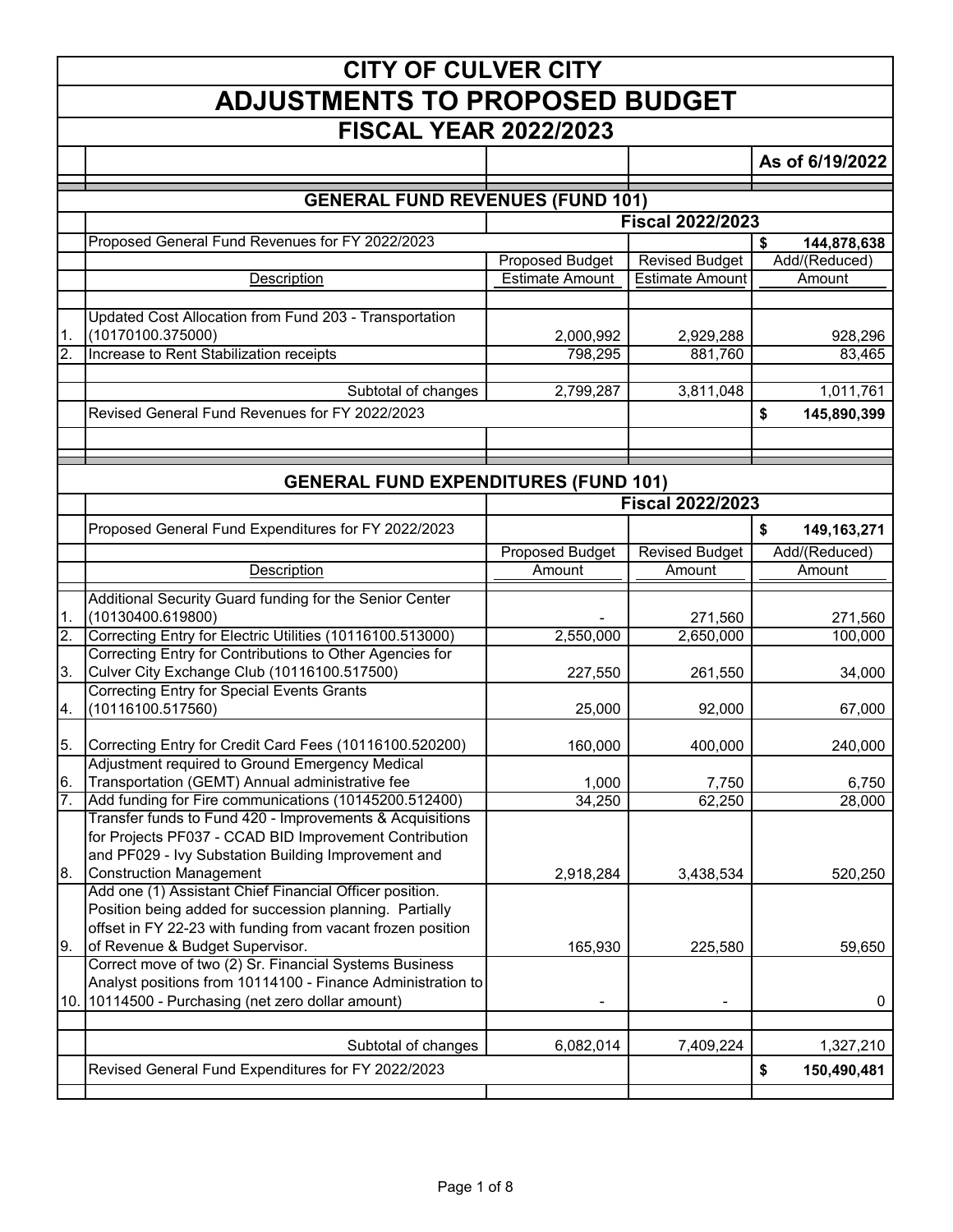|                  | <b>CITY OF CULVER CITY</b>                                                          |                                                     |                                       |                  |  |  |
|------------------|-------------------------------------------------------------------------------------|-----------------------------------------------------|---------------------------------------|------------------|--|--|
|                  | <b>ADJUSTMENTS TO PROPOSED BUDGET</b>                                               |                                                     |                                       |                  |  |  |
|                  | <b>FISCAL YEAR 2022/2023</b>                                                        |                                                     |                                       |                  |  |  |
|                  |                                                                                     |                                                     |                                       | As of 6/19/2022  |  |  |
|                  | <b>TRANSPORTATION FUND REVENUES (FUND 203)</b>                                      |                                                     |                                       |                  |  |  |
|                  |                                                                                     |                                                     | <b>Fiscal 2022/2023</b>               |                  |  |  |
|                  | Proposed Transportation Fund Revenues for FY 2022/2023                              |                                                     |                                       | 33,196,330<br>\$ |  |  |
|                  |                                                                                     | <b>Proposed Budget</b>                              | <b>Revised Budget</b>                 | Add/(Reduced)    |  |  |
|                  | <b>Description</b>                                                                  | Amount                                              | Amount                                | Amount           |  |  |
|                  |                                                                                     |                                                     |                                       |                  |  |  |
|                  | Grant Funding for capital related purchases (PB002 -                                |                                                     |                                       |                  |  |  |
| 1.               | Transportation Facility Electrification)                                            |                                                     | 5,000,000                             | 5,000,000        |  |  |
|                  |                                                                                     |                                                     |                                       |                  |  |  |
|                  | Subtotal of changes                                                                 | 0                                                   | 5,000,000                             | 5,000,000        |  |  |
|                  | Revised Transportation Fund Revenues for FY 2022/2023                               |                                                     |                                       | \$<br>38,196,330 |  |  |
|                  |                                                                                     |                                                     |                                       |                  |  |  |
|                  |                                                                                     |                                                     |                                       |                  |  |  |
|                  | <b>TRANSPORTATION FUND EXPENSES (FUND 203)</b>                                      |                                                     |                                       |                  |  |  |
|                  |                                                                                     |                                                     |                                       |                  |  |  |
|                  |                                                                                     |                                                     | <b>Fiscal 2022/2023</b>               |                  |  |  |
|                  | Proposed Transportation Fund Expenses for FY 2022/2023                              |                                                     |                                       | \$<br>38,984,741 |  |  |
|                  |                                                                                     | <b>Proposed Budget</b>                              | <b>Revised Budget</b>                 | Add/(Reduced)    |  |  |
|                  | Description                                                                         | Amount                                              | Amount                                | Amount           |  |  |
|                  |                                                                                     |                                                     |                                       |                  |  |  |
|                  | Grant Funding for capital related purchases (PB002 -                                |                                                     |                                       |                  |  |  |
| 1.               | <b>Transportation Facility Electrification)</b>                                     |                                                     | 5,000,000                             | 5,000,000        |  |  |
| $\overline{2}$ . | Add Accountant II position (20370100 - Transit Admin)                               | $\blacksquare$                                      | 117,605                               | 117,605          |  |  |
| $\overline{3}$ . | Add Sr. Mgmt Analyst position (20370100 - Transit Admin)                            |                                                     | 149,050                               | 149,050          |  |  |
|                  | Reclass six (6) Bus Operators to Van Drivers (20370200 -                            |                                                     |                                       |                  |  |  |
| $\overline{4}$ . | <b>Transit Operations)</b>                                                          |                                                     | 3,180                                 | 3,180            |  |  |
|                  | Increase hours for Safety Contract Employee (20370200 -                             |                                                     |                                       |                  |  |  |
| 5.               | <b>Transit Operations)</b><br>Updated Cost Allocation amount for Fund 101 - General |                                                     | 35,520                                | 35,520           |  |  |
| 6.               | Fund (20370200.670100)                                                              | 2,001,000                                           | 2,929,288                             | 928,288          |  |  |
|                  |                                                                                     |                                                     |                                       |                  |  |  |
|                  | Subtotal of changes                                                                 | 6,082,014<br>$\overline{\boldsymbol{\mathfrak{s}}}$ | 6,082,014<br>$\overline{\mathcal{G}}$ | 6,233,643<br>\$  |  |  |
|                  | Revised Transportation Fund Expenses for FY 2022/2023                               |                                                     |                                       | \$<br>45,218,384 |  |  |
|                  |                                                                                     |                                                     |                                       |                  |  |  |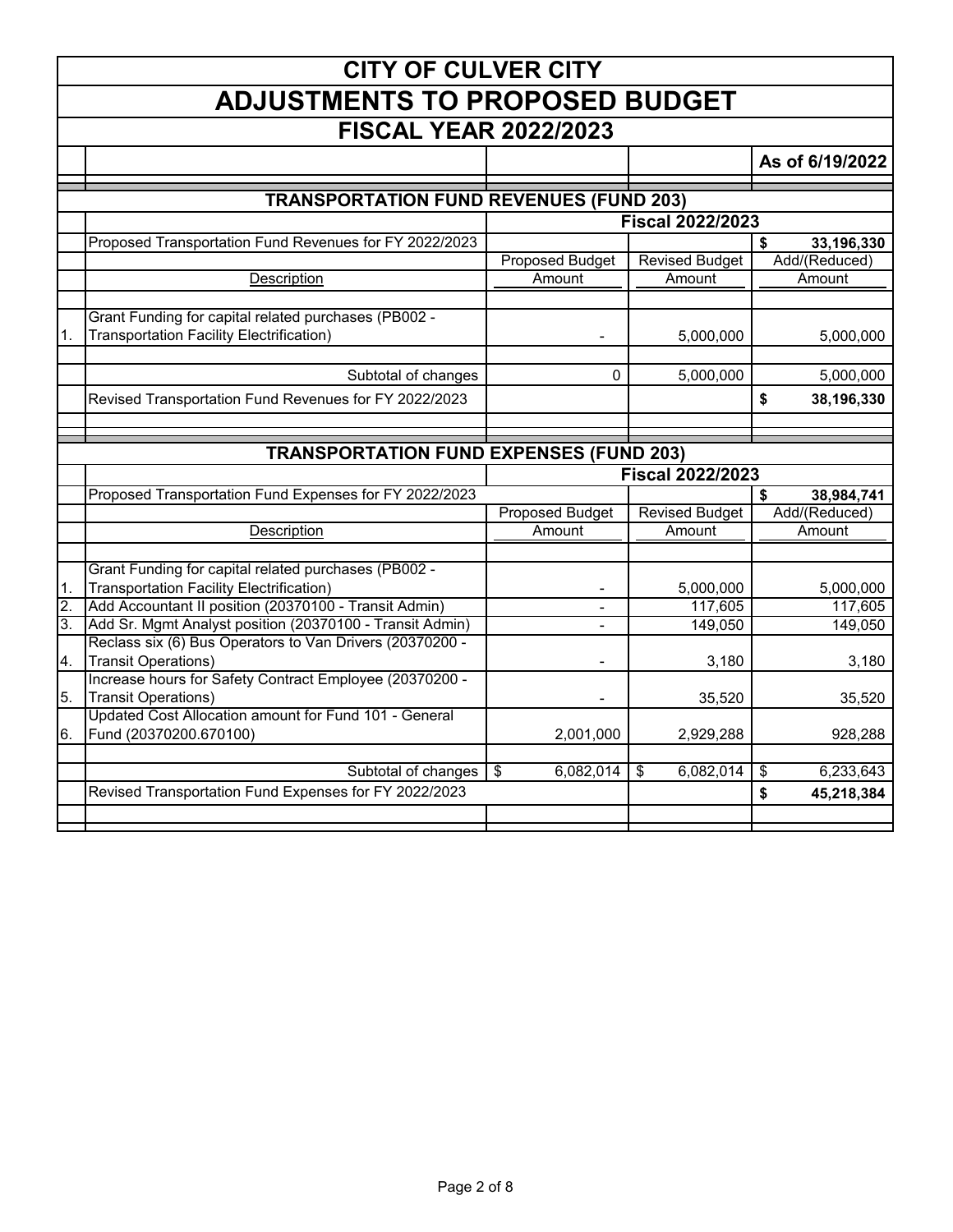|                  | <b>CITY OF CULVER CITY</b>                                 |                        |                         |                  |  |  |
|------------------|------------------------------------------------------------|------------------------|-------------------------|------------------|--|--|
|                  | <b>ADJUSTMENTS TO PROPOSED BUDGET</b>                      |                        |                         |                  |  |  |
|                  | <b>FISCAL YEAR 2022/2023</b>                               |                        |                         |                  |  |  |
|                  |                                                            |                        |                         | As of 6/19/2022  |  |  |
|                  | <b>SELF INSURANCE FUND EXPENDITURES (FUND 309)</b>         |                        |                         |                  |  |  |
|                  |                                                            |                        | <b>Fiscal 2022/2023</b> |                  |  |  |
|                  | Proposed Self Insurance Fund Expenditures for FY 2022/2023 |                        |                         | \$<br>10,467,678 |  |  |
|                  |                                                            | <b>Proposed Budget</b> | <b>Revised Budget</b>   | Add/(Reduced)    |  |  |
|                  | Description                                                | Amount                 | Amount                  | Amount           |  |  |
|                  | Increased estimates from insurance carriers for liability  |                        |                         |                  |  |  |
| 1.               | insurance premiums                                         | 2,774,015              | 3,374,015               | 600,000          |  |  |
|                  |                                                            |                        |                         |                  |  |  |
|                  | Subtotal of changes                                        | 2,774,015              | 3,374,015               | 600,000          |  |  |
|                  | Revised Self Insurance Fund Expenditures for FY 2022/2023  |                        |                         | \$<br>11,067,678 |  |  |
|                  |                                                            |                        |                         |                  |  |  |
|                  | <b>ARTS FUND EXPENDITURES (FUND 413)</b>                   |                        |                         |                  |  |  |
|                  |                                                            |                        | <b>Fiscal 2022/2023</b> |                  |  |  |
|                  | Proposed Arts Fund Expenditures for FY 2022/2023           |                        |                         | \$<br>674,018    |  |  |
|                  |                                                            | <b>Proposed Budget</b> | <b>Revised Budget</b>   | Add/(Reduced)    |  |  |
|                  | Description                                                | Amount                 | Amount                  | Amount           |  |  |
|                  |                                                            |                        |                         |                  |  |  |
| 1.               | Increase hours for Administrative Clerk/NBNE               | 35,480                 | 66,200                  | 30,720           |  |  |
|                  |                                                            |                        |                         |                  |  |  |
|                  | Subtotal of changes                                        | 35,480                 | 66,200                  | 30,720           |  |  |
|                  | Revised Arts Fund Expenditures for FY 2022/2023            |                        |                         | \$<br>704,738    |  |  |
|                  |                                                            |                        |                         |                  |  |  |
|                  | <b>OPERATING GRANTS FUND REVENUES (FUND 414)</b>           |                        |                         |                  |  |  |
|                  |                                                            |                        | <b>Fiscal 2022/2023</b> |                  |  |  |
|                  | Proposed Operating Grants Fund Revenues for FY 2022/2023   |                        |                         | \$<br>641,916    |  |  |
|                  |                                                            | <b>Proposed Budget</b> | <b>Revised Budget</b>   | Add/(Reduced)    |  |  |
|                  | Description                                                | Amount                 | Amount                  | Amount           |  |  |
|                  |                                                            |                        |                         |                  |  |  |
|                  | Increase to State funding for Prop A/Measure A             |                        |                         |                  |  |  |
|                  | reimbursable funding for maintenance services              |                        |                         |                  |  |  |
| 1.               | (41460903.346330)                                          | 80,000                 | 87,905                  | 7,905            |  |  |
|                  | Approved Los Angeles County grant funding for automated    |                        |                         |                  |  |  |
| $\overline{2}$ . | chest compression devices (41445915.346731)                | 0                      | 683,803                 | 683,803          |  |  |
|                  |                                                            |                        |                         |                  |  |  |
|                  | Subtotal of changes                                        | 80,000                 | 771,708                 | 691,708          |  |  |
|                  | Revised Operating Grants Fund Revenues for FY 2022/2023    |                        |                         | \$<br>1,333,624  |  |  |
|                  |                                                            |                        |                         |                  |  |  |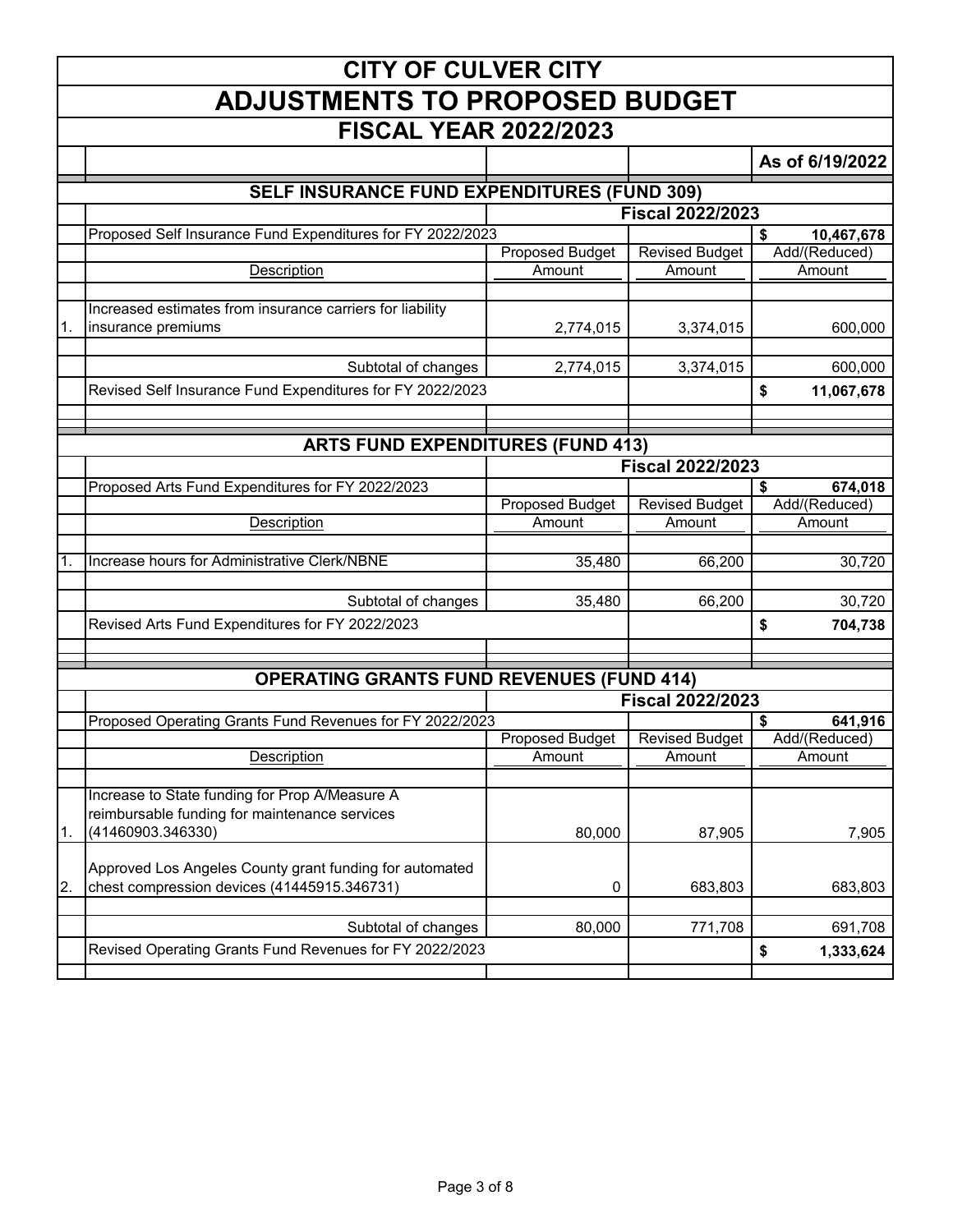|                  | <b>CITY OF CULVER CITY</b>                                                                                           |                        |                         |                 |  |  |
|------------------|----------------------------------------------------------------------------------------------------------------------|------------------------|-------------------------|-----------------|--|--|
|                  | <b>ADJUSTMENTS TO PROPOSED BUDGET</b>                                                                                |                        |                         |                 |  |  |
|                  | <b>FISCAL YEAR 2022/2023</b>                                                                                         |                        |                         |                 |  |  |
|                  |                                                                                                                      |                        |                         | As of 6/19/2022 |  |  |
|                  | <b>OPERATING GRANTS FUND EXPENDITURES (FUND 414)</b>                                                                 |                        |                         |                 |  |  |
|                  |                                                                                                                      |                        | <b>Fiscal 2022/2023</b> |                 |  |  |
|                  | Proposed Operating Grants Fund Expenditures for FY 2022/2023                                                         |                        |                         | \$<br>652,489   |  |  |
|                  |                                                                                                                      | <b>Proposed Budget</b> | <b>Revised Budget</b>   | Add/(Reduced)   |  |  |
|                  | Description                                                                                                          | Amount                 | Amount                  | Amount          |  |  |
|                  |                                                                                                                      |                        |                         |                 |  |  |
| 1.               | Increase to State funding for Prop A/Measure A<br>reimbursable funding for maintenance services<br>(41460903.619800) | 80,000                 | 87,905                  | 7,905           |  |  |
|                  |                                                                                                                      |                        |                         |                 |  |  |
| $\overline{2}$ . | Approved Los Angeles County grant funding for automated<br>chest compression devices (41445915.732120)               | 0                      | 683,803                 | 683,803         |  |  |
|                  |                                                                                                                      |                        |                         |                 |  |  |
|                  | Subtotal of changes                                                                                                  | 80,000                 | 771,708                 | 691,708         |  |  |
|                  | Revised Operating Grants Fund Expenditures for FY 2022/2023                                                          |                        |                         | \$<br>1,344,197 |  |  |
|                  |                                                                                                                      |                        |                         |                 |  |  |
|                  | <b>PARK FACILITIES FUND EXPENDITURES (FUND 419)</b>                                                                  |                        |                         |                 |  |  |
|                  |                                                                                                                      |                        | <b>Fiscal 2022/2023</b> |                 |  |  |
|                  | Proposed Park Facilities Fund Expenditures for FY 2022/2023                                                          |                        |                         | \$<br>450,328   |  |  |
|                  |                                                                                                                      | Proposed Budget        | <b>Revised Budget</b>   | Add/(Reduced)   |  |  |
|                  | Description                                                                                                          | Amount                 | Amount                  | Amount          |  |  |
|                  |                                                                                                                      |                        |                         |                 |  |  |
| $\mathbf 1$ .    | Funding for Media Park/Construction Documents (PP015)                                                                | 0                      | 110,000                 | 110,000         |  |  |
|                  | Subtotal of changes                                                                                                  | $\mathbf 0$            | 110,000                 | 110,000         |  |  |
|                  | Revised Park Facilities Fund Expenditures for FY 2022/2023                                                           |                        |                         | \$<br>560,328   |  |  |
|                  |                                                                                                                      |                        |                         |                 |  |  |
|                  |                                                                                                                      |                        |                         |                 |  |  |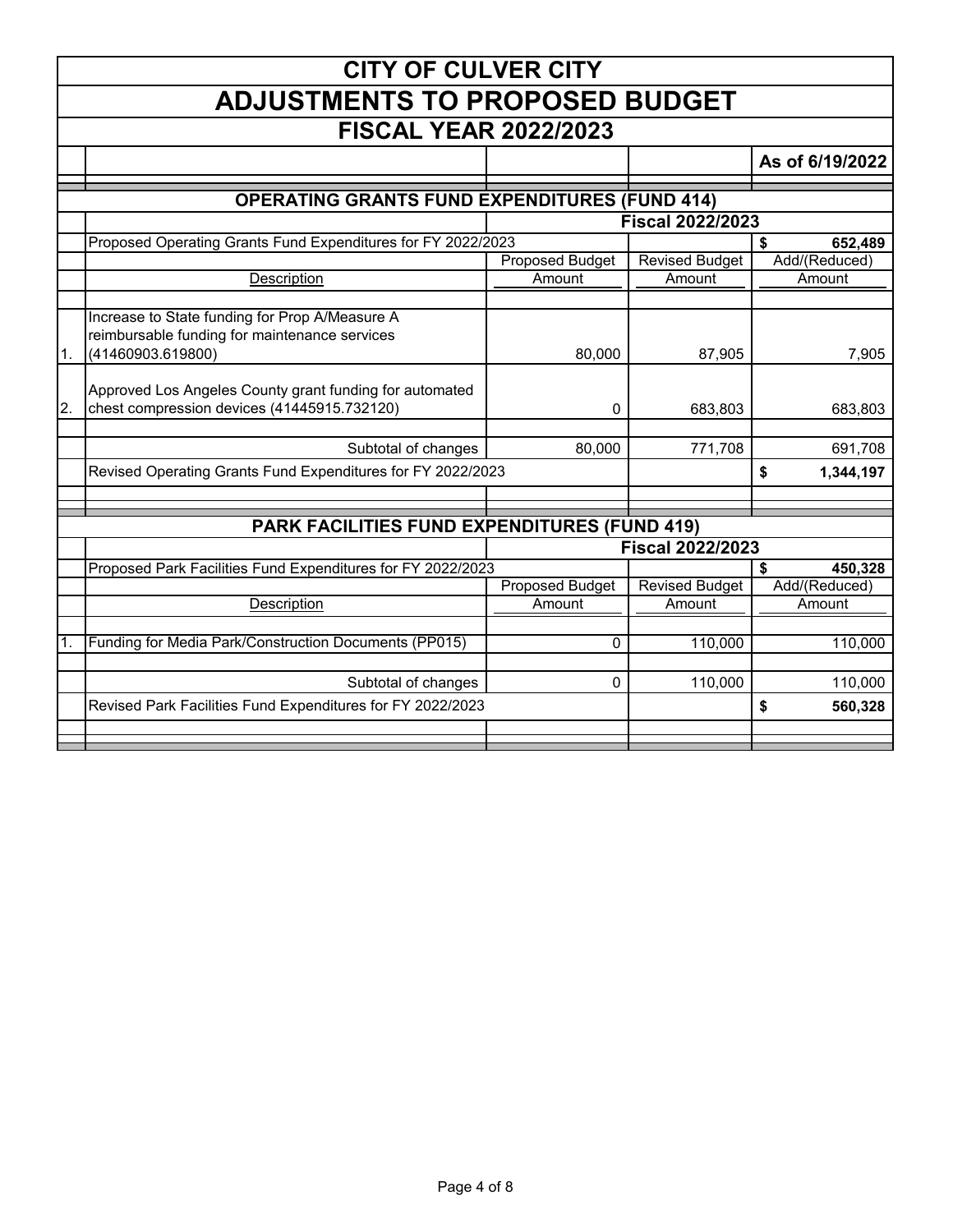|                  | <b>CITY OF CULVER CITY</b>                                                               |                        |                         |                 |  |  |
|------------------|------------------------------------------------------------------------------------------|------------------------|-------------------------|-----------------|--|--|
|                  | <b>ADJUSTMENTS TO PROPOSED BUDGET</b>                                                    |                        |                         |                 |  |  |
|                  | <b>FISCAL YEAR 2022/2023</b>                                                             |                        |                         |                 |  |  |
|                  |                                                                                          |                        |                         | As of 6/19/2022 |  |  |
|                  | <b>IMPROVEMENT &amp; ACQUISITION FUND REVENUES (FUND 420)</b>                            |                        |                         |                 |  |  |
|                  |                                                                                          |                        | <b>Fiscal 2022/2023</b> |                 |  |  |
|                  | Proposed Improvement & Acquisition Fund Revenues for FY 2022/2023                        |                        |                         | \$<br>4,484,393 |  |  |
|                  |                                                                                          | <b>Proposed Budget</b> | <b>Revised Budget</b>   | Add/(Reduced)   |  |  |
|                  | Description                                                                              | Amount                 | Amount                  | Amount          |  |  |
|                  |                                                                                          |                        |                         |                 |  |  |
|                  | Transfer-in from Fund 101 - General Fund for added CIP                                   |                        |                         |                 |  |  |
| 1.               | projects listed below.                                                                   | 2,918,284              | 3,438,534               | 520,250         |  |  |
|                  |                                                                                          |                        |                         |                 |  |  |
|                  | Subtotal of changes                                                                      | 2,918,284              | 3,438,534               | 520,250         |  |  |
|                  | Revised Improvement & Acquisition Fund Revenues for FY 2022/2023                         |                        |                         | \$<br>5,004,643 |  |  |
|                  |                                                                                          |                        |                         |                 |  |  |
|                  |                                                                                          |                        |                         |                 |  |  |
|                  | <b>IMPROVEMENT &amp; ACQUISITION FUND EXPENDITURES (FUND 420)</b>                        |                        |                         |                 |  |  |
|                  |                                                                                          |                        | <b>Fiscal 2022/2023</b> |                 |  |  |
|                  | Proposed Improvement & Acquisition Fund Expenditures for FY 2022/2023                    |                        |                         | \$<br>4,484,393 |  |  |
|                  |                                                                                          | <b>Proposed Budget</b> | <b>Revised Budget</b>   | Add/(Reduced)   |  |  |
|                  | Description                                                                              | Amount                 | Amount                  | Amount          |  |  |
|                  |                                                                                          |                        |                         |                 |  |  |
|                  | Add funding for CIP project PF029 - Ivy Substation Building                              |                        |                         |                 |  |  |
| $\overline{1}$ . | Improvements and Construction Management<br>Add funding for CIP project PF037 - CCAD BID | 0                      | 420,250                 | 420,250         |  |  |
| <sup>2.</sup>    | Improvement Contribution.                                                                |                        |                         |                 |  |  |
|                  |                                                                                          | 0                      | 100,000                 | 100,000         |  |  |
|                  | Subtotal of changes                                                                      | $\Omega$               | 520,250                 | 520,250         |  |  |
|                  | Revised Improvement & Acquisition Fund Expenditures for FY 2022/2023                     |                        |                         | \$<br>5,004,643 |  |  |
|                  |                                                                                          |                        |                         |                 |  |  |
|                  |                                                                                          |                        |                         |                 |  |  |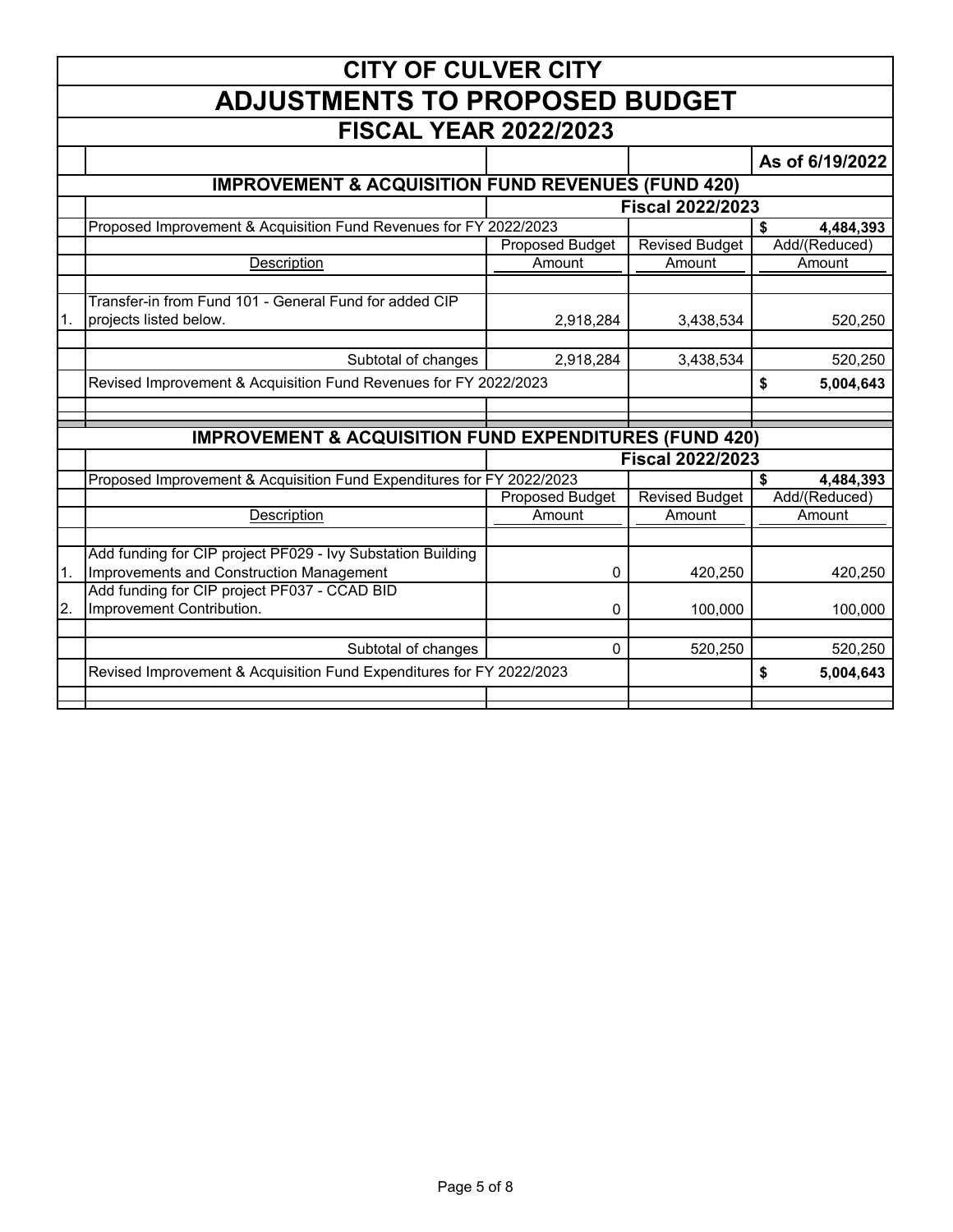|                  | <b>CITY OF CULVER CITY</b>                                   |                        |                         |                 |  |  |
|------------------|--------------------------------------------------------------|------------------------|-------------------------|-----------------|--|--|
|                  | <b>ADJUSTMENTS TO PROPOSED BUDGET</b>                        |                        |                         |                 |  |  |
|                  | <b>FISCAL YEAR 2022/2023</b>                                 |                        |                         |                 |  |  |
|                  |                                                              |                        |                         | As of 6/19/2022 |  |  |
|                  | <b>CAPITAL GRANTS FUND REVENUES (FUND 423)</b>               |                        |                         |                 |  |  |
|                  |                                                              |                        | <b>Fiscal 2022/2023</b> |                 |  |  |
|                  | Proposed Capital Grants Fund Revenues for FY 2022/2023       |                        |                         | \$              |  |  |
|                  |                                                              | Proposed Budget        | <b>Revised Budget</b>   | Add/(Reduced)   |  |  |
|                  | Description                                                  | Amount                 | Amount                  | Amount          |  |  |
|                  | Add Proposition 68 Grant funds for CIP Project PZ731 -       |                        |                         |                 |  |  |
|                  | Lindberg Park Picnic Area Rehab and Stone House HVAC         |                        |                         |                 |  |  |
| 1.               | Upgrade                                                      | 0                      | 202,505                 | 202,505         |  |  |
|                  | Subtotal of changes                                          | $\Omega$               | 202,505                 | 202,505         |  |  |
|                  |                                                              |                        |                         |                 |  |  |
|                  | Revised Capital Grants Fund Revenues for FY 2022/2023        |                        |                         | \$<br>202,505   |  |  |
|                  |                                                              |                        |                         |                 |  |  |
|                  | <b>CAPITAL GRANTS FUND EXPENDITURES (FUND 423)</b>           |                        |                         |                 |  |  |
|                  |                                                              |                        | <b>Fiscal 2022/2023</b> |                 |  |  |
|                  | Proposed Capital Grants Fund Expenditures for FY 2022/2023   |                        |                         | \$              |  |  |
|                  |                                                              | <b>Proposed Budget</b> | <b>Revised Budget</b>   | Add/(Reduced)   |  |  |
|                  | Description                                                  | Amount                 | Amount                  | Amount          |  |  |
|                  |                                                              |                        |                         |                 |  |  |
|                  | Add Proposition 68 Grant funds for CIP Project PZ731 -       |                        |                         |                 |  |  |
|                  | Lindberg Park Picnic Area Rehab and Stone House HVAC         |                        |                         |                 |  |  |
| 1.               | Upgrade                                                      | 0                      | 202,505                 | 202,505         |  |  |
|                  |                                                              | 0                      | 202,505                 |                 |  |  |
|                  | Subtotal of changes                                          |                        |                         | 202,505         |  |  |
|                  | Revised Capital Grants Fund Expenditures for FY 2022/2023    |                        |                         | \$<br>202,505   |  |  |
|                  |                                                              |                        |                         |                 |  |  |
|                  | <b>MOBILITY IMPROVEMENT FUND REVENUES (FUND 437)</b>         |                        |                         |                 |  |  |
|                  |                                                              |                        | <b>Fiscal 2022/2023</b> |                 |  |  |
|                  | Proposed Mobility Improvement Fund Revenues for FY 2022/2023 |                        |                         | \$              |  |  |
|                  |                                                              | <b>Proposed Budget</b> | <b>Revised Budget</b>   | Add/(Reduced)   |  |  |
|                  | Description                                                  | Amount                 | Amount                  | Amount          |  |  |
| $\overline{1}$ . | Increase for Mobility Fee receipts                           | 0                      | 3,800,000               | 3,800,000       |  |  |
| $\overline{2}$ . | Increase for Linkage Fee receipts                            | 0                      | 938,000                 | 938,000         |  |  |
|                  |                                                              |                        |                         |                 |  |  |
|                  | Subtotal of changes                                          | 0                      | 4,738,000               | 4,738,000       |  |  |
|                  | Revised Mobility Improvement Fund Revenues for FY 2022/2023  |                        |                         | \$<br>4,738,000 |  |  |
|                  |                                                              |                        |                         |                 |  |  |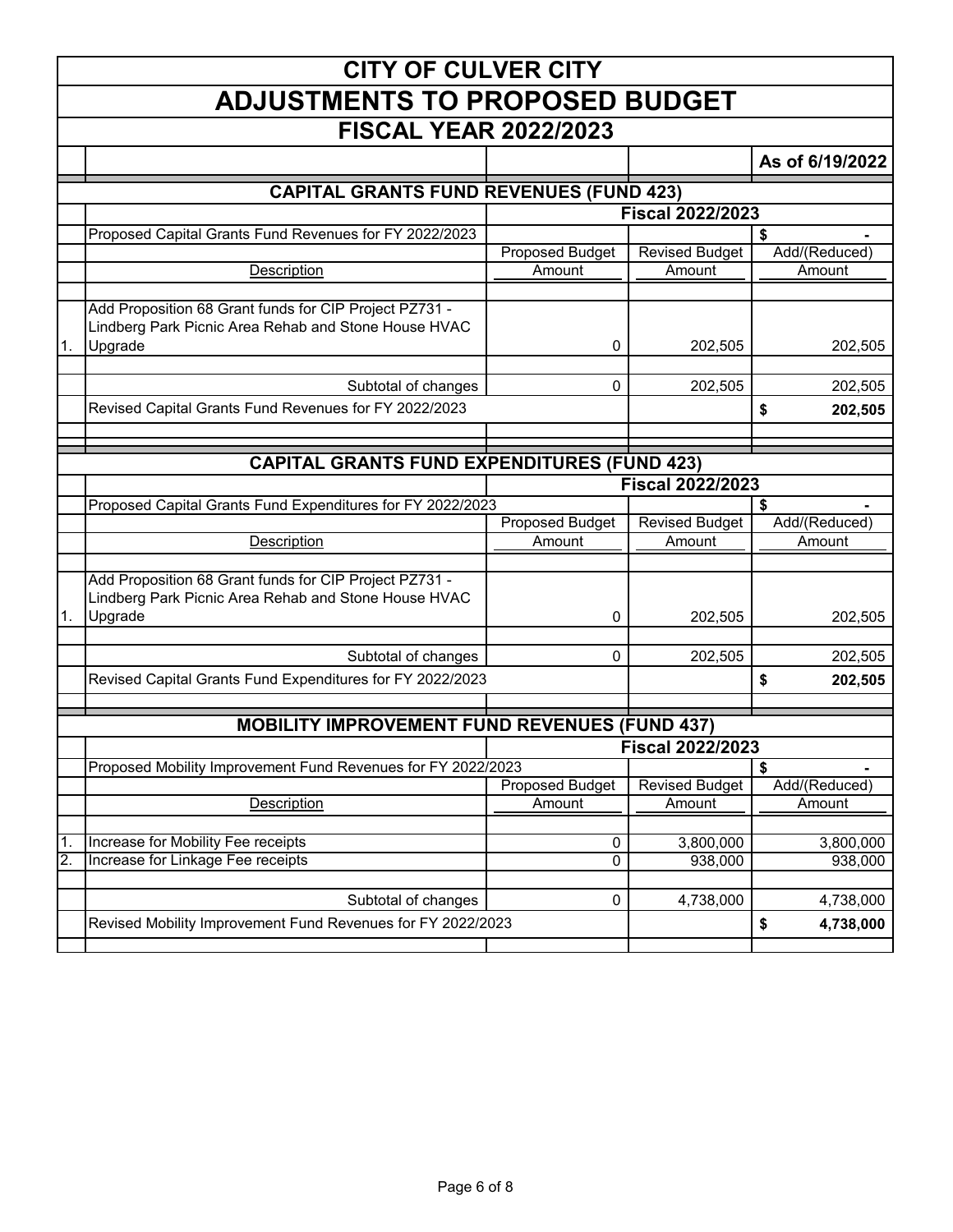|     | <b>CITY OF CULVER CITY</b>                                                                            |                 |                         |                      |  |
|-----|-------------------------------------------------------------------------------------------------------|-----------------|-------------------------|----------------------|--|
|     | <b>ADJUSTMENTS TO PROPOSED BUDGET</b>                                                                 |                 |                         |                      |  |
|     | <b>FISCAL YEAR 2022/2023</b>                                                                          |                 |                         |                      |  |
|     |                                                                                                       |                 |                         | As of 6/19/2022      |  |
|     |                                                                                                       |                 |                         |                      |  |
|     | <b>CC PARKING AUTHORITY FUND EXPENDITURES (FUND 475)</b>                                              |                 |                         |                      |  |
|     |                                                                                                       |                 | <b>Fiscal 2022/2023</b> |                      |  |
|     | Proposed CC Parking Authority Fund Expenditures for FY 2022/2023                                      |                 |                         | \$<br>3,744,660      |  |
|     |                                                                                                       | Proposed Budget | <b>Revised Budget</b>   | Add/(Reduced)        |  |
|     | Description                                                                                           | Amount          | Amount                  | Amount               |  |
| 1.  | Increase to appropriations for R & M Building in<br>47555100.600100                                   | 4,000           | 13,197                  | 9,197                |  |
| 2.  | Increase to appropriations for R & M Building in<br>47555310.600100                                   | 13,000          | 73,284                  | 60,284               |  |
| ΙЗ. | Increase to appropriations for Property Management<br>Services in 47555310.612300                     | 319,516         | 323,855                 | 4,339                |  |
|     | Increase to appropriations for R & M Building in                                                      |                 |                         |                      |  |
| 4.  | 47555380.600100                                                                                       | 15,000          | 34,751                  | 19,751               |  |
| 5.  | Increase to appropriations for Property Management<br>Services in 47555380.612300                     | 680,028         | 686,642                 | 6,614                |  |
|     | Subtotal of changes                                                                                   | 1,031,544       | 1,131,729               | 100,185              |  |
|     | Revised CC Parking Authority Fund Expenditures for FY 2022/2023                                       |                 |                         | \$<br>3,844,845      |  |
|     |                                                                                                       |                 |                         |                      |  |
|     | <b>CC HOUSING AUTHORITY FUND EXPENDITURES (FUND 476)</b>                                              |                 |                         |                      |  |
|     |                                                                                                       |                 |                         |                      |  |
|     |                                                                                                       |                 | <b>Fiscal 2022/2023</b> |                      |  |
|     | Proposed CC Housing Authority Fund Expenditures for FY 2022/2023                                      |                 |                         | \$<br>17,766,117     |  |
|     |                                                                                                       | Proposed Budget | <b>Revised Budget</b>   | Add/(Reduced)        |  |
|     | Description                                                                                           | Amount          | Amount                  | Amount               |  |
| l1. | Reallocation of proposed funding to correct Account<br>(47650710.619800 - Other Contractual Services) | 699,659         | 0                       |                      |  |
| 2.  | Reallocation of proposed funding to correct Account<br>(47650720.61800 - Housing Services)            | 35,000          | 0                       |                      |  |
| 3.  | Reallocation of proposed funding to correct Account<br>(47650725.618100 - Housing Services)           | 60,000          | 0                       | (35,000)<br>(60,000) |  |
| 4.  | Reallocation of proposed funding to correct Account<br>(47650725.618500 - Rent Subsidy Payments)      | 30,000          | 0                       | (30,000)             |  |
| 5.  | Reallocation of proposed funding to correct Account<br>(47650725.619800 - Other Contractual Services) | 144,813         | 0                       | (144, 813)           |  |
| 16. | Reallocation of proposed funding to correct Account<br>(47650780.619800 - Other Contractual Services) | 180,000         | 0                       | (180,000)            |  |
| 7.  | Reallocation of proposed funding to correct Account<br>(47650890.618400 - Rehab Grants Fee Incentive) | 711,300         | 0                       | (711, 300)           |  |
| 18. | Reallocation of proposed funding to correct Account<br>(47650910.619800 - Other Contractual Services) | 82,500          | 1,943,272               | 1,860,772            |  |
|     |                                                                                                       |                 |                         | (699, 659)<br>0      |  |
|     | Subtotal of changes<br>Revised CC Housing Authority Fund Expenditures for FY 2022/2023                | 1,943,272       | 1,943,272               | \$<br>17,766,117     |  |